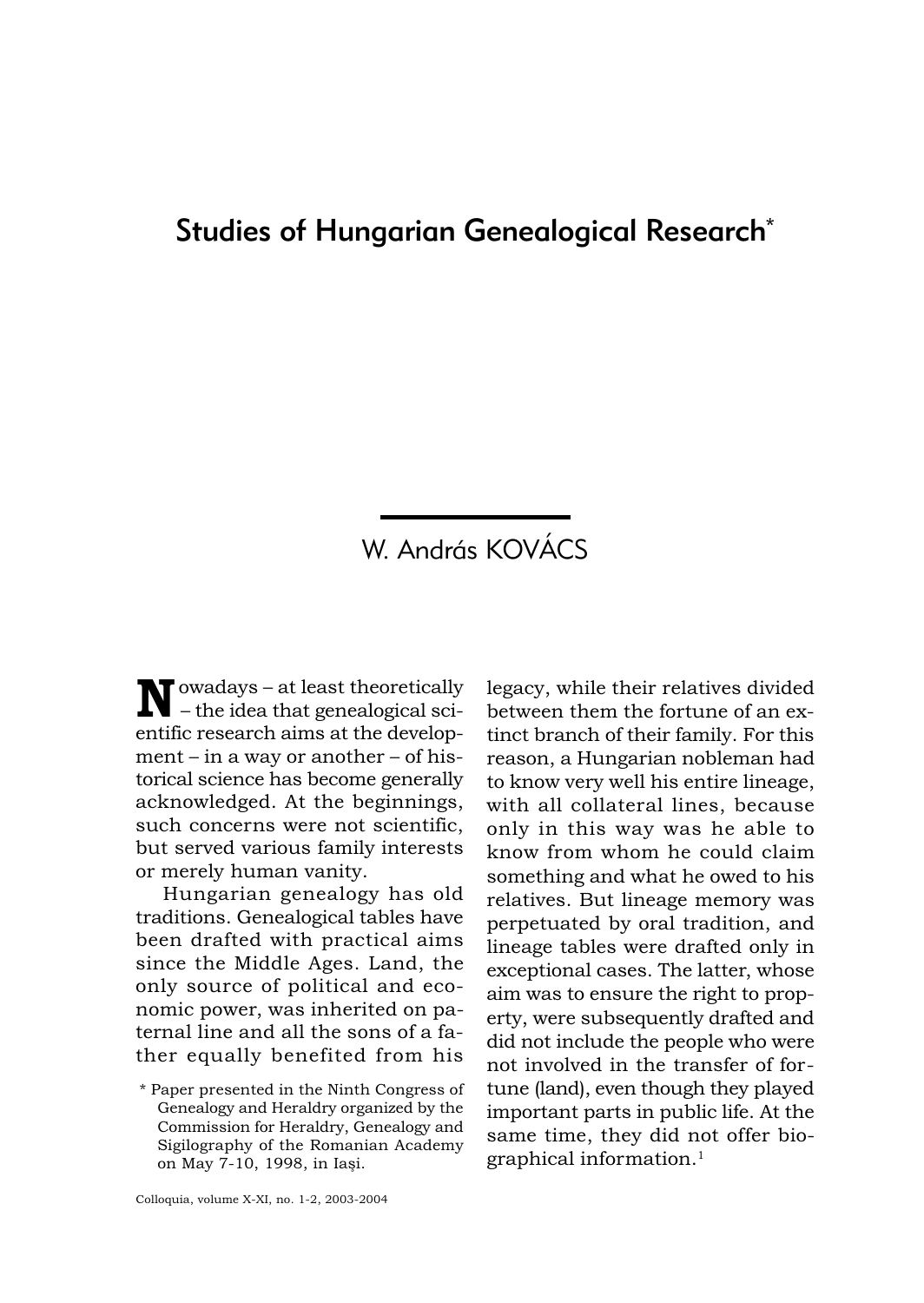The first family notes date back to the  $16<sup>th</sup>$  century<sup>2</sup> and their drafting continues in the next centuries.3 Beginning with this century, almost each family archive kept lineage tables because of frequent inheritance litigations. Sometimes they also drafted scientific family histories,<sup>4</sup> and the custom of elaborating genealogies and family histories had never been abandoned, it even survived to the present day.

In the territories of medieval Hungary occupied by the Turks there were no opportunities for genealogical research (the  $16<sup>th</sup>-17<sup>th</sup>$  centuries), but such scientific works had appeared in the  $17<sup>th</sup>$ -18<sup>th</sup> centuries under the form of books printed in "royal" Hungary, at that time ruled by the Habsburgs.<sup>5</sup> In Transylvania, the first printed genealogical works were published in the  $18<sup>th</sup>$  century, namely the posthumous works of János Kemény (1607-1662)<sup>6</sup> and László Mikola (1665-1742) concerning their families.7 Mikola also wrote a work on the most important Transylvanian families.<sup>8</sup> After these encouraging beginnings, serious genealogical works had no longer been elaborated in Transylvania for some time, but in the  $18<sup>th</sup>$  century, great manuscript collection, which also included collections of genealogical data, appeared both in Hungary and Transylvania. From the viewpoint of our topic, the manuscript collection belonging to the Transylvanians József Kemény (1795- 1855) and Sándor Mike (1795- 1867) are highly important as they also include genealogical collections, chiefly concerning the Transylvanian aristocratic families. The sources they used were those edited until their age, their rich collections of documents copied from the archives of the Transylvanian Gubernium and various family archives respectively.9

In the mid- $19<sup>th</sup>$  century, the first modern, encyclopedic genealogical work (Magyarország családai czimerekkel és nemzékrendi táblákkal) 10 was published in Hungary and, unfortunately, it had not been surpassed ever since. Its author, Iván Nagy (1824-1899) was also the descendant of a smallholder noble family. Like most of his contemporaries, he studied law and, in 1855, was employed to the University Library of Pest and, shortly after, by 1865, he finished his work. He wished to elaborate a work that would present the basic nucleus of the nobility, which had held a leading place within the state for a millennium, because without the deep knowledge of its structure (and inner relations) it was impossible to understand many aspects of medieval and modern history. There were no works that could help him in his research, and the difficult access to family archives in his epoch determined the historians to make use of his work with much caution. Nevertheless, the value of his work was also mirrored by the fact that, at the end of the 1980s, it was reedited in Hungary in facsimile.

Hungarian genealogical literature in the  $18<sup>th</sup>-19<sup>th</sup>$  centuries generally followed the aforementioned custom of the previous ages. They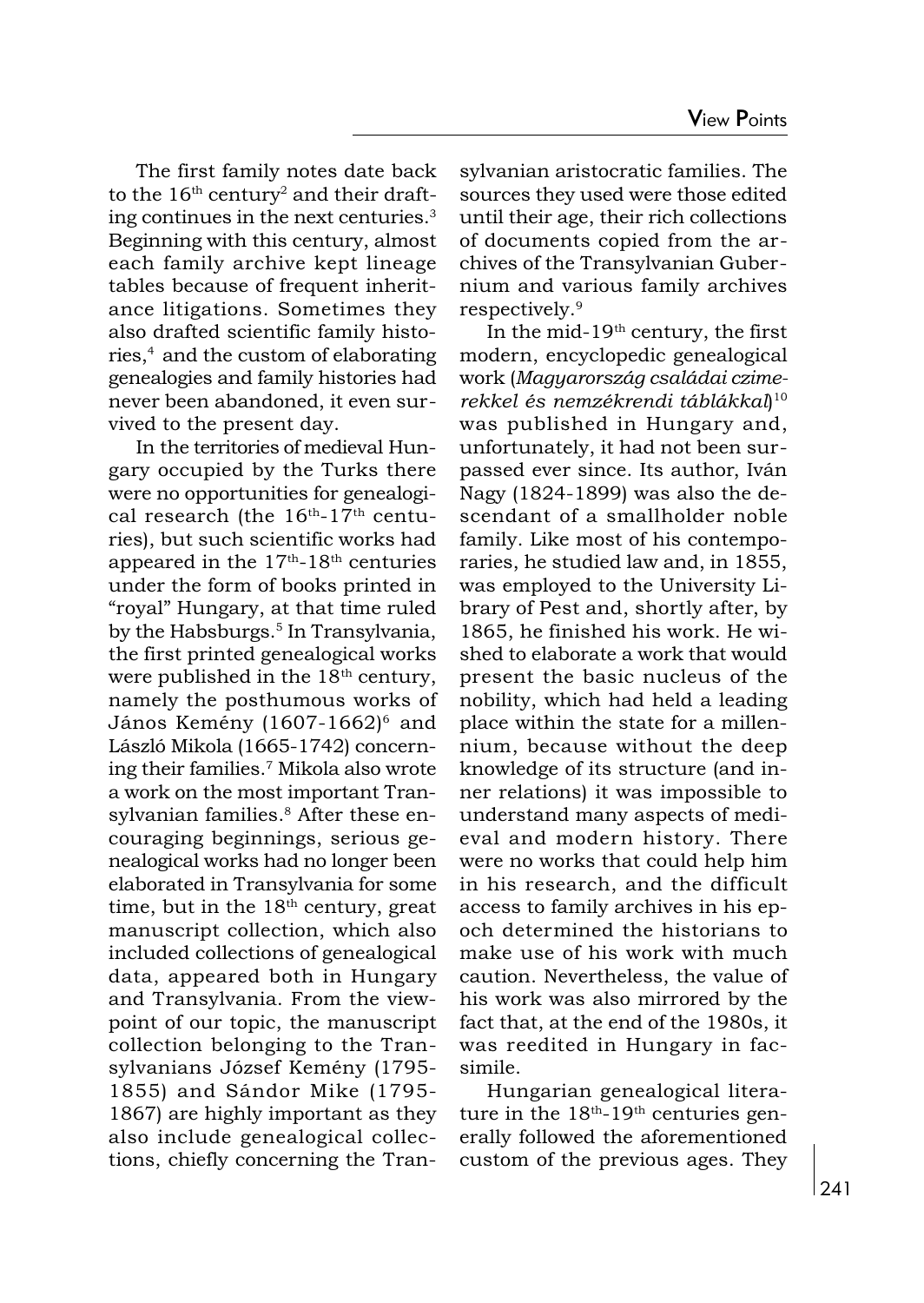attempted at identifying the lineage from generation to generation, according to the paternal line and they placed to the fore the men who "perpetuated" the family. Feminine lineage was excluded as women seldom inherited anything and they did not gather biographical data, but scarcely mentioned the date of death sometimes. In fact, the sources themselves determined this pattern as they preserved only the memory of those involved in the transmission of fortune (generally men). This impressively vast literature was almost exclusively concerned in the history of aristocratic families, because a substantial archive material concerning them had been preserved, but it neglected other social categories. At the end of the 19th and the beginning of the 20th century, the interest of the petty nobility, decaying both economically and socially, made these kind of researches develop in a spectacular manner. The researches were chiefly restricted to the drafting of lineage tables concerning modern and contemporary ages. During the age of dualism, county monographs and the great many provincial periodicals in Hungary that also dealt with history sometimes included series of so-called "contributions", whose value was quite relative.

Already in that period, critical voices drew the attention to this situation asserting that modern genealogical research cannot restrict itself to making up lineage tables, but its main aim should be the investigation of the society's history,<sup>11</sup> namely that the aim is not the drafting of tables on the lineage and expansion of important families, but genealogy must serve history, state and political history, the history of law, society and economy. $12$ 

But it was not only an age of disappointments. Shortly after 1867, they started to publish historical journals specialized in certain topics. Thus, in 1883, they published Turul, mouthpiece of the newly set up Hungarian Society of Heraldry and Genealogy (Magyar Heraldikai és Genealógiai Társaság). Until it was compelled to cease its activity in 1950, the journal appeared in 64 volumes – four issues per year – and kept on drawing the attention of genealogy researchers until today.13 Besides Turul, there were other genealogical reviews: Nagy Iván Családtörténeti Értesitø (which appeared only for three years, 1899- 1901), Genealógiai Füzetek (1903-  $1914$ <sup>14</sup>, published in Cluj, which chiefly included articles concerning Transylvanian families, and Magyar Családtörténeti Szemle (1935-1944). They published many works - sometimes in several volumes – that dealt with the history of a certain family, generally families with historical significance, $15$  and many family archives were published at the initiative of their owners.

Besides these works, they also published volumes that presented several families in the counties $16$ and a history of the medieval families (János Karácsonyi, A magyar nemzetségek a XIV. század közepéig, I-III/1, Budapest, 1900-1901).17 In the same period, they drafted a registry of the Hungarian aristocracy, which listed almost 40,000

242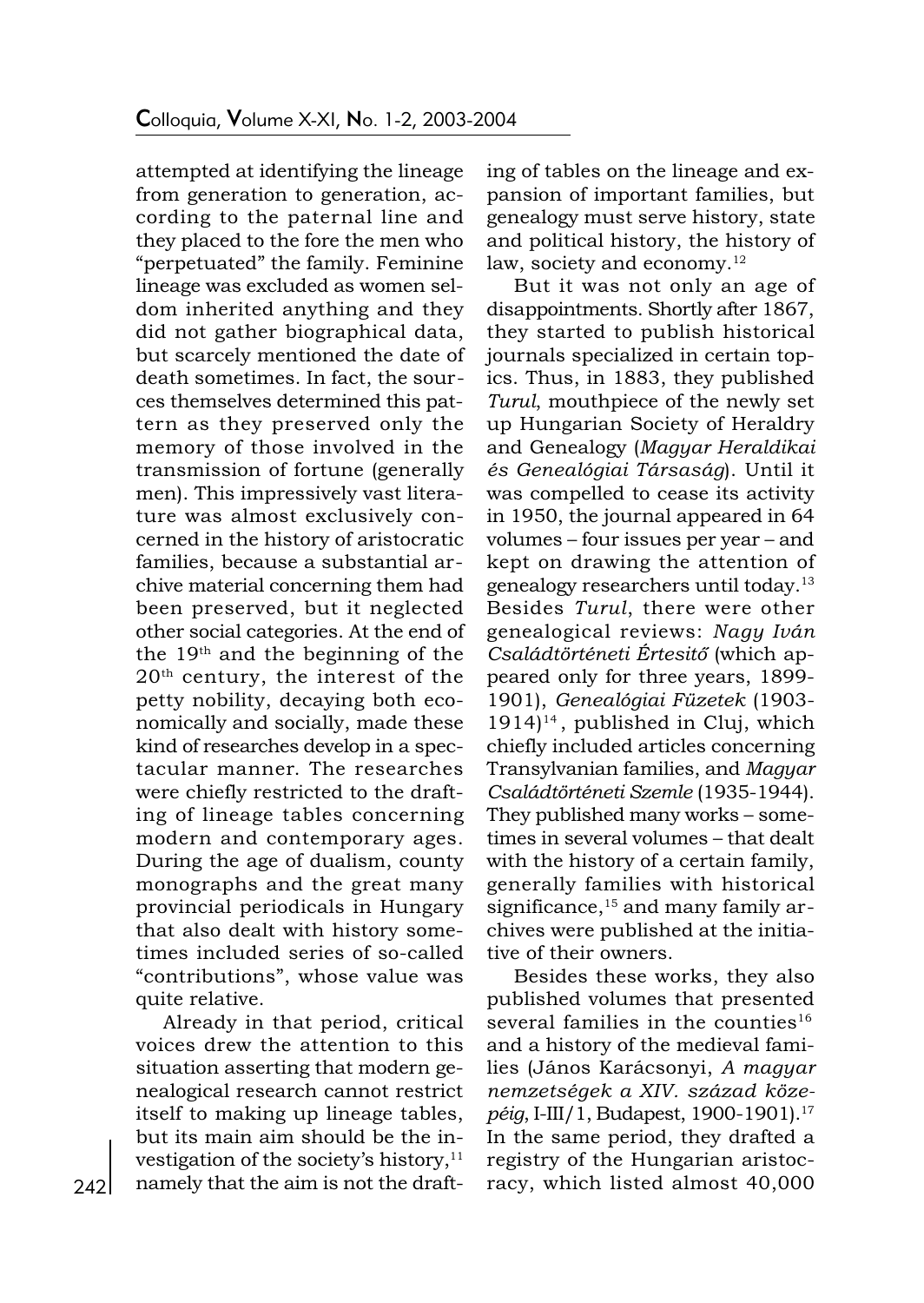families.18 Besides genealogical works proper, significant progress was made in what concerned the research of the old Hungarian common law. These works tackled with the right to ownership over the land, heritage and other practices related to the institution of the Hungarian aristocratic family in the Middle Ages (for instance, the daughters quarter, $19$  the legal turning of girls into boys, $20$  the way in which male, namely female descendants inherited their ancestors' land or the land greeted or purchased, $21$  the importance of age in determining the individual's capacity of taking legal actions, $22$  marriage, $23$  etc.). Because these customs regulated family life (consequently, the life of the entire society), their knowledge was absolutely necessary for meeting the demands of a true genealogical science.

In our century, at the beginning of the forties they had already attempted at placing genealogy in the service of social history (dealing with peasant genealogy<sup>24</sup> or studying the spontaneous Magyarization of Romanian noble families in Transylvania with the assistance of genealogy<sup>25</sup>). But the communist dictatorship stood in the way of the development of this science, chiefly by destroying the Hungarian historical school, forcing the Hungarian Society of Heraldry and Genealogy and the Turul journal to cease their activity. Naturally, modern and contemporary history were highly important for the politics of the communist regime. Medieval history, which involved genealogy, was

placed in the background. Because researches in medieval history cannot be carried out without a solid knowledge of genealogy, researchers still kept on dealing with the latter (even published articles on this topic in the journal Levéltári Közlémények, which appeared without break since 1923) and they taught genealogy in universities within the framework of the auxiliary sciences.26 Archive registers that appeared in growing numbers also dealt with family lineage, because without a proper knowledge of the family lineage one could not organize correctly a family archive.

Paradoxically enough, the modernization of Hungarian genealogy occurred after World War II - although the authorities were far from supporting this discipline. The most distinguished personalities involved in this process, researchers such as Erik Fügedi (1916- 1992), András Kubinyi and, later, Pál Engel (1938–2001) placed Hungarian genealogy in the service of social history. During his researches on social history and chiefly on historical statistics and demography, Fügedi adapted Western (mainly French) methods of research to Hungarian realities and to a poorer archive base. In a first stage, he got demographic results by investigating the high clergy (bishops) of medieval Hungary.<sup>27</sup> He studied the evolution of the age average, the impact of daily meals on life span, the relation between social origins and life span, the period of holding the rank of bishop for clergymen of various social origins and the impact of the ecclesiastic career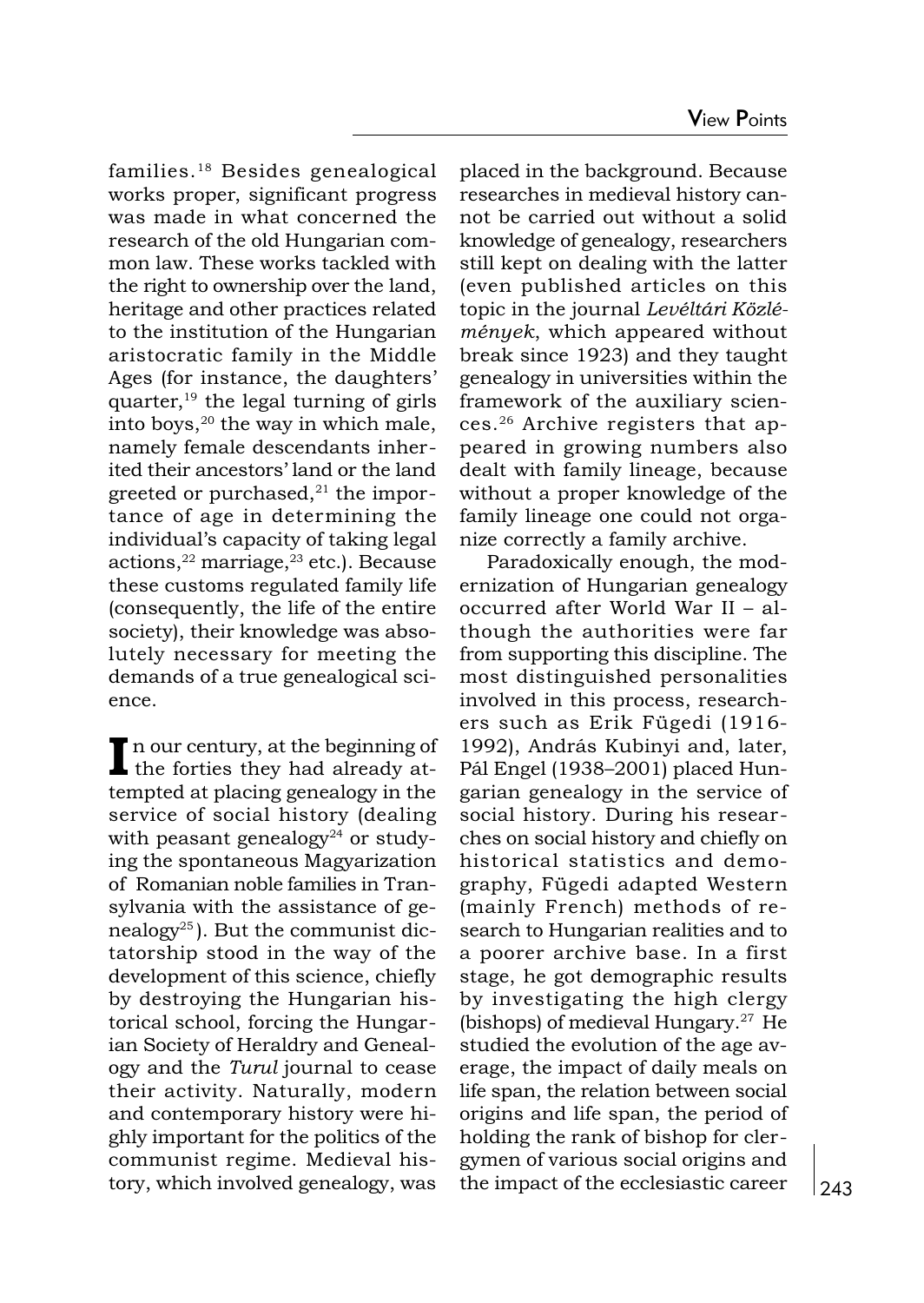on the family perpetuation. He also tackled with the demographic situation of the aristocracy by investigating the time span between the children's birth, their sex ratio, the children's ratio and the relation between the marriage duration and the children's number.<sup>28</sup> These studies prepared in fact the synthesis that presented the situation of the entire Hungarian nobility in the 15<sup>th</sup> century.29 The synthesis was an overall presentation of the aristocracy's situation by means of methods that were not used until that time, such as those of sociology and anthropology. Thus, Fügedi renewed Hungarian genealogical science, which consequently became a truly auxiliary science of history. By investigating the aristocracy, he in fact studied the determining social factors of the Middle Ages. He also expanded his research to the middle strata of the Hungarian nobility and, starting from Werböczy's Tripartitum, using as example a certain family, he sketched the entire legal and social system that determined the life of a Hungarian noble family.30

Investigating the history of the capital, Buda (and that of Pest, respectively), András Kubinyi focused on the change of dynamics of the leading strata, the townspeople's customs, its marriage area, demographic structure, etc.<sup>31</sup> By correlating the history of a family with that of an estate, Pál Engel reconstructed the history of a settlement. As there were no family names - these began to appear only in the  $14<sup>th</sup>$ century and were not used consistently - all those connected by blood relations, owning an undivided estate on the basis of a common lineage may be considered as members of the same family. $32$  By mixing archondology and genealogy, Pál Engel also laid the foundation of a history of internal medieval Hungarian administration (because even changes of the high dignitaries in the central structure of the state may reveal crucial data on the intricate evolutions of home policy). By investigating the career of people who held various offices in high state institutions, he laid the foundation of medieval *prosopography*<sup>33</sup> and elaborated a database on the most influential Hungarian medieval families $34$ 

In the field of onomastics  $-$  of great help in genealogy researches - they did researches on the formation of the family name, $35$  the use of the name in the Middle Ages<sup>36</sup> and they drafted a historical dictionary of Hungarian family names.<sup>37</sup>

At the end of the eighties, Hungarian genealogical research came to the fore as more and more people started to look for their ancestors. We should also mention that, in most cases, the researches were limited to the identification of the ancestor who received nobility or the coat of arms and seldom tried to reconstruct the connection between the respective ancestor and the contemporary individual.38 As a response to the growing interest in such issues, a book was published dedicated to the fate of Hungarian aristocracy after World War II, the serial publication of the genealogy of the 20<sup>th</sup> century Hungarian nobility was started, $39$  and in 1992 the publication of Turul journal was resumed.40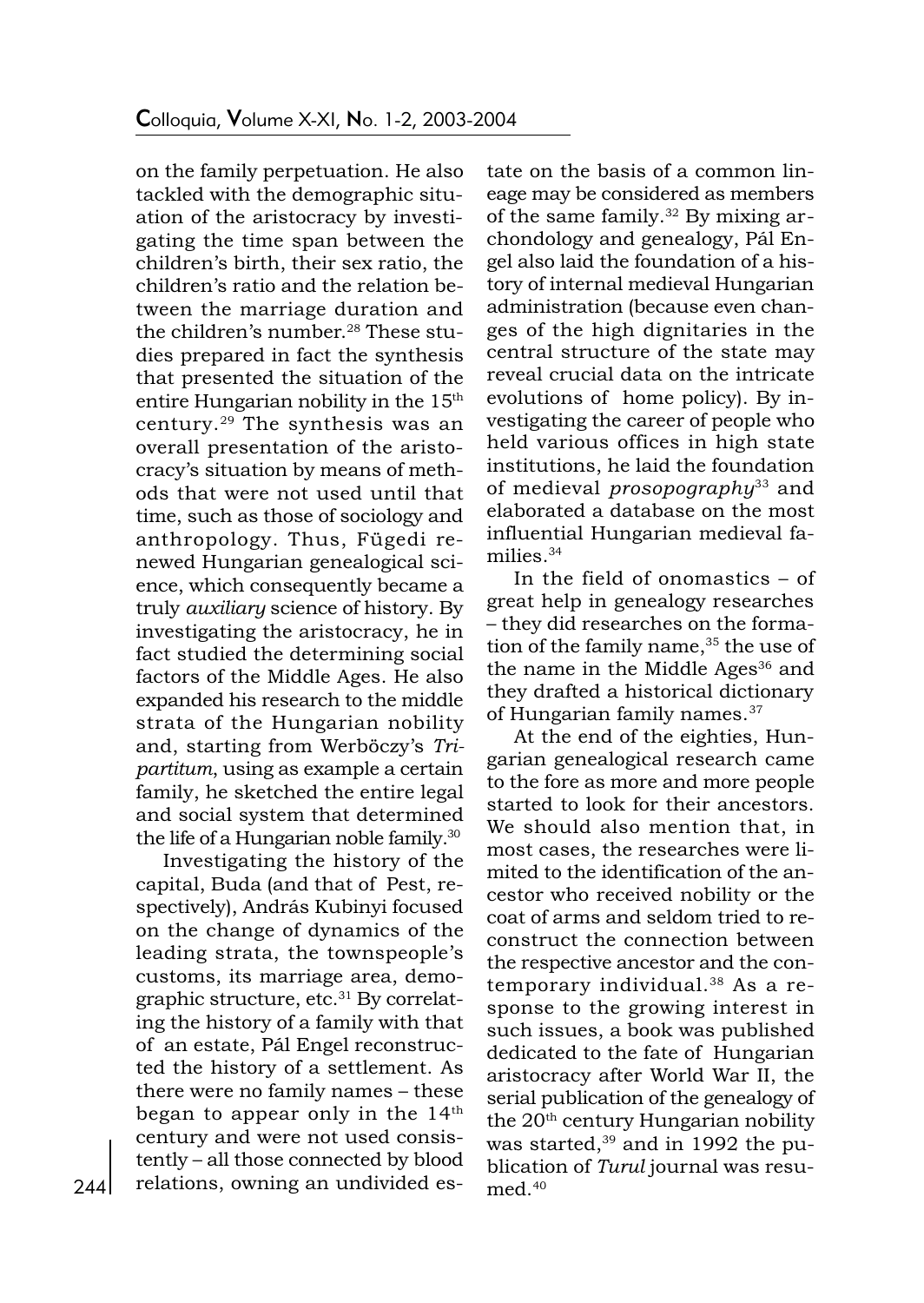For a better access to the rich Hungarian genealogical literature, there are several bibliographies in the field, but they can easily lead astray less experienced research $ers<sup>41</sup>$  as they happen to not include papers dealing with the very investigated topic – that have appeared in other periodicals in the field also not included in these bibliographies. This is the reason why, after perusing these genealogical bibliographies, one should also read the main editions of documentary sources, and several leading historical periodicals.42

 $\sum$  umming up the previous asser<br>tions, we may say that Hungarian genealogical literature deserves to be and must be taken into account by the Romanian researches made on Transylvania, as many topics treated by the latter are also approached in Hungarian historiography. However, genealogy deserves our attention only if it helps historical knowledge: genealogical tables still in fashion today do not serve history, but the individual's  $-$  in  $fact, natural-curiosity.$ 

 $\Box$ 

## **NOTES**

- Erik Fügedi, Verba Volant... Középkori nemességünk szóbelisége és az írás', Mályusz Elemér emlékkönyv (Budapest: 1984), 119-120. The new edition of the work: Fügedi, Kolduló barátok, polgárok, nemesek. Tanulmányok a magyar középkorról (Budapest: 1981), pp. 437-462. There is also an English version: Fügedi, "Verba Volant...". Oral Culture and Literacy among the Medieval Hungarian Nobility, Kings, Bishops, Nobles and Burghers in Medieval Hungary (London: Variorum Reprints, 1986). For the medieval tables of descendency see also: Fügedi, 'A szentgyörgyi Vincze család', A Veszprém Megyei Múzeumok Közleményei (1972), namely Iván Borsa, 'Az Antimus család' (I), Turul, 65 (1951-1992), p. 6, note no. 28.
- <sup>2</sup> Fügedi, Verba volant...', 119, note no. 43; 120, note no. 52-53.
- <sup>3</sup> For instance notes on the Thurzó family in the 16<sup>th</sup>-17<sup>th</sup> centuries: Történelmi Tár, 1884, 778-782 (Samu Barabás, Genealogiai följegyzések). A Transylvanian example: Czegei Wass János feljegyzései, Századok, 22 (1888), 349-354 (Károly Torma, Történeti apróságok).
- <sup>4</sup> For instance: Péter Apor, Lusus mundi (Monumenta Hungariae Historica. II. Scriptores, vol. 11). Its Hungarian trans-

lation: Ferencz Szász (translator), Báró Apor Péter Lusus Mundija', Genealógiai Füzetek, 8 (1910), 17-22, 38-45, 63-68, 85-94, 104-115, 132-136; 9 (1911), 23- 26, 53-59, 78-84, 121-126. Such a genealogical work is also the one preserved in manuscript on the family Wass of Taga (Cege), written in the  $18<sup>th</sup>$  century by András Huszti, the family archivist, and drafted according to surprisingly modern methods (Genealogia Heroica [...] Familiae Wass de Sancto Aegidio, 1743. Manuscript in the archive of the Wass of Taga family, box 41, no. 5313, National Archives, Cluj Branch). Investigating the medieval documents in the family archive, he did not only draft a descendance table, but also mentioned the most important offices held by the family members. Although his descendance table is not complete, due to the use of documents - most of which he copied in full his work may be deemed excellent for his age, when the significance and social role of the family were not analyzed.

<sup>5</sup> On the beginnings of scientific Hungarian genealogy see: Albert Gárdonyi, A történeti segédtudományok története Magyarországon (A magyar történettudomány kézikönyve, II/1) (Budapest: 1926). The new version of the work: A magyar történettudomány kézikönyve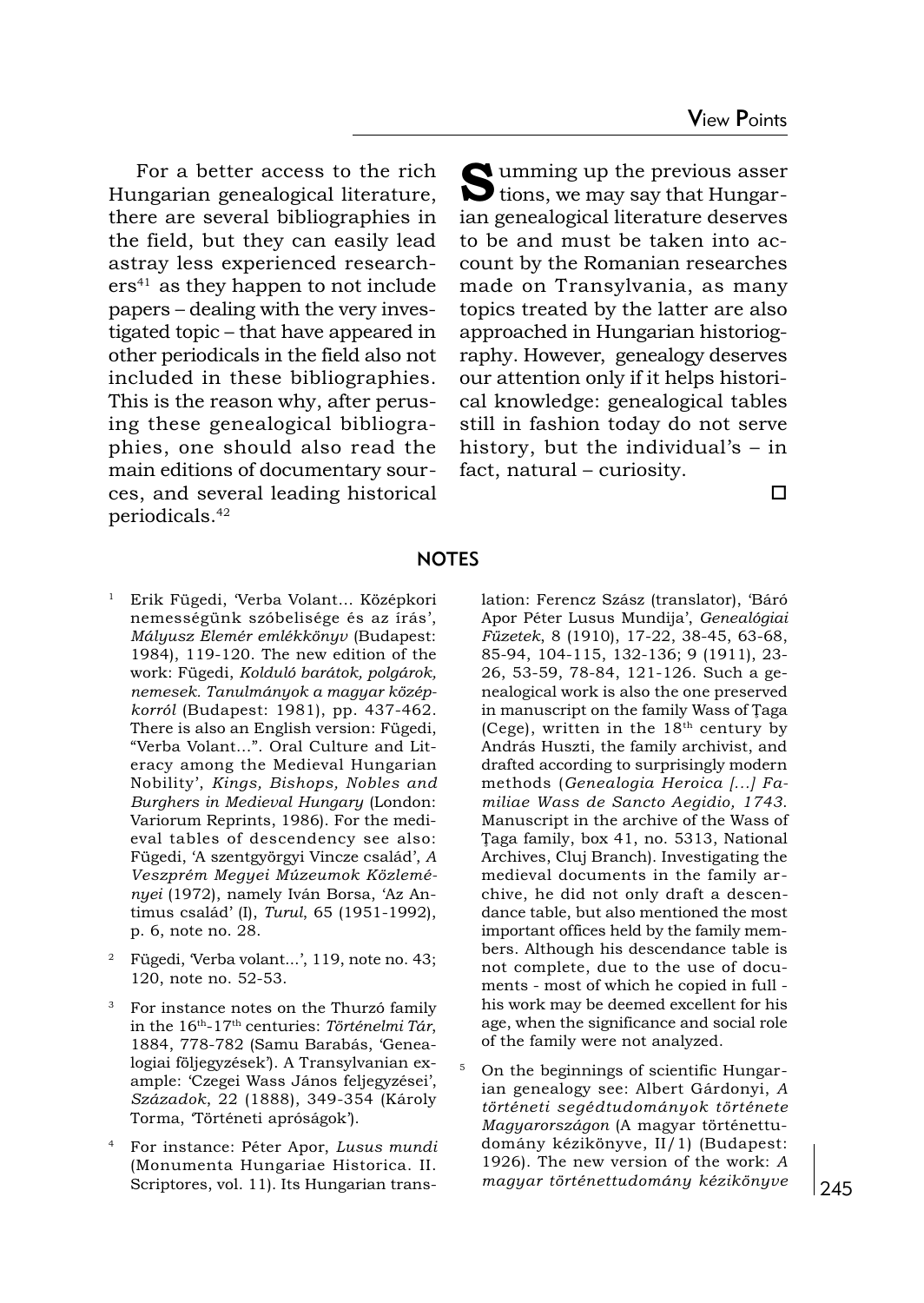(Budapest: 1987), pp. 231-268. The most important 18th century works: Carolus Wagner, Collectanea genealogico-historica illustrium Hungariae familiarum, que jam interciderunt, (vol. I, Buda: 1778; I-IV, Posonium, Pest et Lipsia: 1902); Andreas Lehotzky, Stemmatographia nobilium familiarum regni Hungariae, 2 vols. (Posonium: 1796-1798).

- János Kemény, Régi nagy emlékezetü Kemény familia genealogiája, László Mikola (ed.) (Kolozsvár: 1701).
- Ladislaus Mikola, Genealogia nobilissimae et magnificae familiae Mikolarum (Claudiopolis: 1702); Mikola, Ilutrissimae familiae Mikola genealogica historia ([Claudiopolis?], 1712); Mikola, Genealogia perillustris familiae Mikola de Szamosfalva (Monachium: 1730).
- <sup>8</sup> Mikola, L[iber] B[aro] de Szamosfalva, Historia genealogico-Transsylvanica (no place, 1723, 17312); another work dealing with the entire Hungarian noble families in Transylvania will be published only in 1854: László Køvári, Erdély nevezetesebb családai (Kolozsvár: 1854).
- Sándor Mike, Collectio Genealogicae Nobilitatis Transilvanicae, vol. A/1-2 (Romanian Academy Library, Department of Cluj, Mike Sándor collection, mss. MS 23/1-2); Mike, Származások Gyűjteménye, vol. B/1-2 (Romanian Academy Library, Department of Cluj, Mike Sándor collection, mss. MS 24/1-2), later, both volumes were annexed indexes of names; Mike, Erdélyi nemzetségek, vol. I-X (Romanian Academy Library, Department of Cluj, Mike Sándor collection, mss. MS 22/1-10); Kemény, Laterculi genealogici ad stemmatographiam Transsilvanicae deserventes, vol. I-XVI (Romanian Academy Library, Cluj Branch, Kemény József collection, mss. KJ 461/1-16); Kemény, Repertorium nobilitatis Transsilvanicae, vol. I-XV (Romanian Academy Library, Department of Cluj, Kemény József collection, mss. KJ 421/1-15); Kemény, Transsilvania possessionaria, vol. I-XV (Romanian Academy Library, Department of Cluj, Kemény József collection, mss. KJ 419/1-15).
- Iván Nagy, Magyarország családai czimerekkel és nemzékrendi táblákkal, I-XII

(Pest: 1857-1865, Pótlékkötet, Pest: 1868, Facsimil, Budapest: 1987). At the end of the nineties it also appeared in Budapest in digital form.

- <sup>11</sup> Századok, 57-58 (1923-1924), 584, note no. 2 (Elemér Mályusz).
- Imre Szentpétery, Történeti segédtudományok, A magyar történetírás új útjai (Magyar Szemle Könyvei 3), Bálint Hóman (ed.) (Budapest: 21932), 348.
- <sup>13</sup> Turul, 1 (1883) 61-64 (1947-1950): A Magyar Heraldikai és Genealógiai Társaság Közlönye'; Turul, 65 (1951-1992) - 70 (1997)/1-2, 3-4; A Magyar Történelmi Társulat, a Magyar Országos Levéltár és a Magyar Heraldikai és Genealógiai Társaság Közlönye. Repertory: Név- és tágymutató a Turul 1883-1892. évfolymaihoz, Samu Borovszki (ed.) (Budapest: 1893); Name Index: Név- és tágymutató a Turul 1893-1936. évfolymaihoz, Antal Fekete Nagy (ed.) (Budapest: 1940); the rest of the volumes can be investigated only by reading. For the point of view of Romanian research, the most important are the works: Lajos Elekes, Basaraba családja', Turul, 58/60 (1944/1946), 19-28; Elekes, A havaselvei vajdák címere a középkorban,' Turul, 56 (1942), 12-21.
- <sup>14</sup> Repertory of the journal: Zoltán Köblös, A Genealógiai Füzetek 1-10. évfolyamának tartalommutatója (Kolozsvár: 1912).
- <sup>15</sup> Several works on families with properties in Transylvania: Elemér Varjú, A Tomaj nemzetség és a Tomaj-nemzetségbeli losonczi Bánffy-család története, vol. I (Budapest: 1941); Imre Lukinich, A bethleni gróf Bethlen-család története (Budapest: 1927); Gábor Daniel, Adatok a vargyasi Daniel-család történetéhez (Kolozsvár: 1908); Emil Vajda (ed.), A vargyasi Daniel-család a közpályán (Budapest: 1894); Daniel Kelemen, Újabb adattár a vargyasi Daniel-család történetéhez (Kolozsvár: 1913); Gábor Éble, A nagy-károlyi gróf Károlyi család leszármazása a leányági ivadékok feltüntetésével (Budapest: 1913); Éble, A gróf Károlyi család vérrokonsága (Budapest: 1905); Éble, A gróf Károlyiak leszármazása (Budapest: 1891); Endre Veress, A göncz-ruszkai gróf Kornis-család anyakönyve (1446-1917) (Budapest: 1917); Miklós Lázár, A gróf

246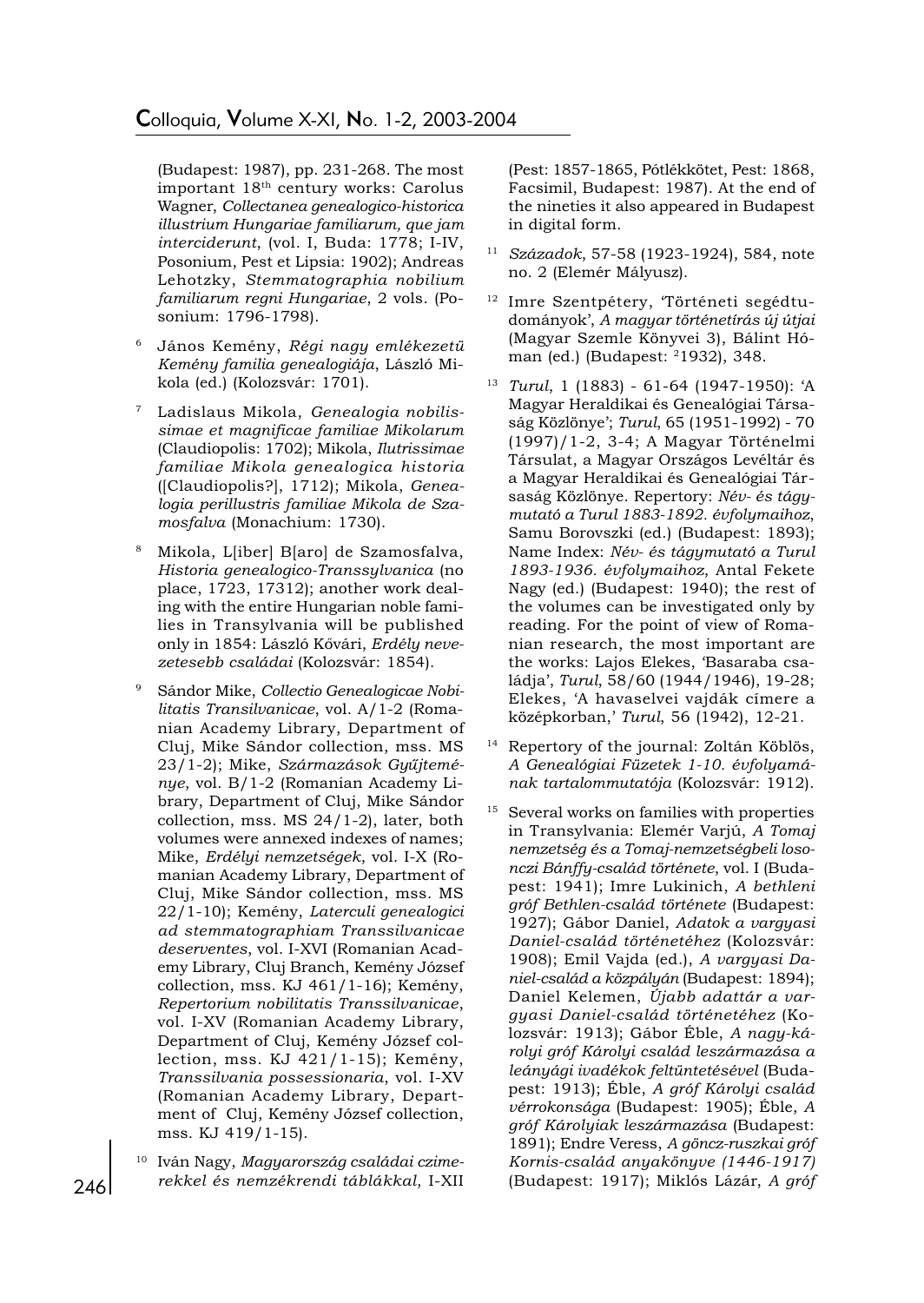Lázár-család összekapcsolva gróf Kemény Józsefnek a nevezett családról kéziratban hátramaradt munkájával és számos jegyzeteivel (Kolozsvár: 1858); Károly Czakó, A kisrédei Rhédey-család története (Budapest: 1929); Ferenc Kazinczy, A hajdani Garázda-, ma már széki gróf Teleki-ház leágazása (Kassa: 1831), etc.

- <sup>16</sup> They can be used only with caution! Bihor/Bihar county: Ede Reiszeg, 'Bihar vármegye nemes családai,' Bihar vármegye és Nagyvárad (Budapest: 1901), 599-651 (Magyarország vármegyéi és városai, ed. Samu Borovszki; Jenø Gyalókay, Biharvármegye és az utolsó nemesi insurrectio (Nagyvárad: 1902). Cenad/ Csanád county: János Barna, Dezsø Sümeghy, Nemes családok Csanád vármegyében (Makó: 1913). Trei Scaune/ Háromszék county: József Pálmay, Háromszék vármegye nemes családjai (Sepsi-Szent-György: 1901; Sepsiszentgyörgy 22000) (Székely nemesi családok, I-II). Mures-Turda/Maros-Torda county: Pálmay, Maros-Torda vármegye nemes családjai (Maros-Vásárhely: 1904; Sepsiszentgyörgy: 22000) (Székely nemesi családok, III). Odorhei/Udvarhely county: Pálmay, Udvarhely vármegye nemes családjai (Székely-Udvarhely: 1900; Sepsiszentgyörgy: 32003) (Székely nemesi családok, IV). Sãtmar/Szátmár county: György Fodor, Aladár Vende, Bertalan Gorzó, 'A vármegye nemes családai,' Szatmár vármegye. Szatmár-Németi sz. kir. város (Budapest: 1908), 566-613 (Magyarország vármegyéi és városai, Borovszki (ed.); György Fodor, Aladár Vende, Nemes családok [Szatmár -Németiben],' Szatmár vármegye, 282-292. Turda-Aries/Torda-Aranyos county: Sándor Weress, Torda őscsaládai (Torda: 1890, Kolozsvár: 21891). Hunedoara/ Hunyad county: Ödön Böjthe, Hunyad vármegye sztrigymelléki részének és nemes családainak története tekintettel a birtokviszonyokra (Budapest: 1891); László Køvári, Hunyadmegye kihalt családairól,' Hunyad megye nemes családai, Endre Veress (ed.), I/1 (Déva: 1900). Timiş/Temes county: Miklós Lendvai, Temes vármegye nemes családjai (Budapest: 1896-1899).
- $17$  It replaced for good the (less elaborate) work with the same title by Wertner Mór,

A magyar nemzetségek a XIV század közepéig, I (A-H), II (I-Z) (Temesvár: 1891- 1892).

- <sup>18</sup> Kempelen, Magyar nemes családok, I-XI (Budapest: 1911-1932).
- $19$  József Holub, 'A leánynegyedről,' Turul, 42 (1928), 106-115; Holub, Még egyszer és utóljára a leánynegyedrøl, Turul, 45 (1931), 89-93; Holub, 'A leánynegyedről', Századok, 67 (1933), 117-121.
- <sup>20</sup> Holub, 'A fiúsításról', Emlékkönyv Dr. Gróf Klebelsberg Kuno negyedszázados kulturpolitikai müködésének emlékére születésének ötvenedik évfordulóján (Budapest: 1925), 305-319.
- Holub, 'A vásárolt fekvő jószág jogi természete régi jogunkban', Emlékkönyv Károlyi Árpád születésének nyolcvanadik fordulójának ünnepére (Budapest: 1933), 246-254.
- <sup>22</sup> Holub, A életkor szerepe a középkori jogunkban és az "időlátott levelek"' (I-II), Századok, 55 (1921), 32-37, 212-235.
- <sup>23</sup> Ervin Roszner, Régi magyar házassági jog (Budapest: 1887); Gyula Kováts, A házasságkötés Magyarországon egyházi és polgári jog szerint (Budapest: 1883), Kováts, A párbér jogi természete (Budapest: 1886); Kováts, Felelet báró Roszner Ervin Régi magyar házassági jog czimű munkájára (Budapest: 1887); Kováts, Báró Roszner Ervin Válaszára (Budapest: 1888); Roszner, Néhány szó Régi magyar házassági jog czimű munkám védelméül (Budapest: 1888).
- <sup>24</sup> Imre Szentpétery, Adalékok a parasztcsaládok leszármazása története kutatásának módszertanához, Turul, 58-60 (1944-1946), 14-19.
- <sup>25</sup> Zsigmond Jakó, 'A Papfalvi Havasalyicsalád. Adalékok a magyar-román asszimiláció kérdéséhez, Erdélyi Múzeum, 50 (1945), 235-240.
- Three genealogical treaties for the use of upper educational institutions: Béla Bottló, Genealógia, Iván Borsa - Bálint Ila (eds.), Történeti segédtudományi alapismeretek, vol. II. (Budapest: 1963), 59- 86; István Kállay, Genealógia, Kállay (ed.), A történelem segédtudományai (Budapest: 1-21986), 102-123; Attila Pan-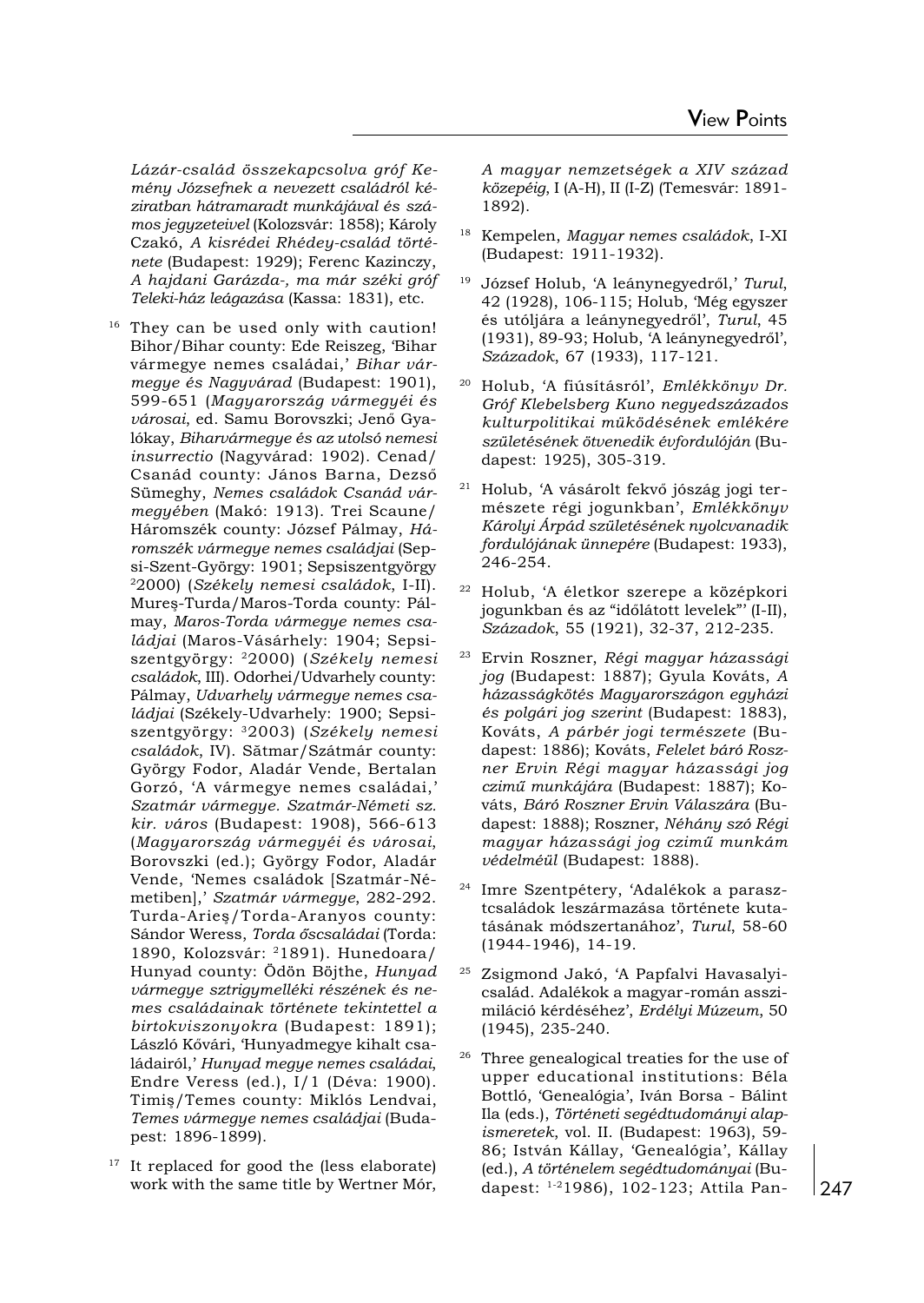dula, Genealógia, Iván Bertényi (ed.), A történelem segédtudományai (Budapest: 1998) (A történettudomány kézikönyve, I), 11-28. Works that present the situation of Hungarian genealogy: Bertényi (ed.), 'A történelmi segédtudományok fejlõdése Magyarországon 1951-1991 között' (I-II), Turul, 66 (1993)/4, 3-14, 67 (1994)/1, 1- 11; András Kubinyi, A magyar genealógiai kutatás', Levéltári Közlemények, 44 (1970), 213-221.

- <sup>27</sup> Fügedi, 'A XV. századi magyar püspökök', Történelmi Szemle, 8 (1965), 477-498. Republished in: Fügedi, Kolduló barátok, polgárok, nemesek. Tanulmányok a magyar középkorról (Budapest: 1981), pp. 89-113. In English: Hungarian Bishops in the Fifteenth Century, Kings, Bishops, Nobles and Burghers in Medieval Hungary (London: 1986), and: Hungarian Bishops in the Fifteenth Century (Some Statistical Observations), Acta Historica Academiae Scientiarum Hungaricae, 11 (1965), 375-391.
- <sup>28</sup> Fügedi, 'A 15. századi magyar arisztokrácia demográfiai viszonyai, Történeti Statisztikai Évkönyv, 1963-1964 (Budapest: 1965), 35-71.
- <sup>29</sup> Fügedi, A 15. századi magyar arisztokrácia mobilitása (Budapest: 1970) (Történeti Statisztikai Kötetek). The review of the book with very important notes: Századok, 107 (1973), 753-757 (András Kubinyi).
- $30$  Fügedi, Az Elefánthyak. A középkori magyar nemes és klánja (Budapest: 1992). The English version: The Elefánthy. The Hungarian Nobleman and His Kindred, Damir Karbić (ed.) (Budapest: Central European University Press, 1998). Other two articles that deal with the medieval Hungarian family: Fügedi, Középkori rokonsági terminológiánk kérdéséhez, Etnographia, 91 (1980), 361-371; the English version: The avus in the medieval conceptual framework of kinship in Hungary, Studia Slavica Academiae Scientiarum Hungaricae, 25 (1979), 137- 142; and: Fügedi, 'A köznemesi klán szolidaritása a 13-14. században', Századok, 118 (1984), 950-973.
- <sup>31</sup> András Kubinyi, A budai német patriciátus társadalmi helyzete családi össze-

köttetéseinek tükrében a XIII. századtól a XV. század második feléig', Levéltári Közlemények, 42 (1971), 203-269; Kubinyi, Budai és pesti polgárok családi összeköttetései a Jagelló-korban', Levéltári Közlemények, 37 (1966), 227-291.

- 32 Pál Engel, 'Birtok- és családtörténet', Európa vonzásában. Emlékkönyv Kosáry Domokos 80 születésnapjára, Ferenc Glatz (ed.) (Budapest: 1993), 23-36.
- <sup>33</sup> Engel, Magyarország világi archontológiája 1301-1457, 2 vols., (Budapest: 1996). See also the works: Engel, Királyi hatalom és arisztokrácia viszonya a Zsigmond-korban (1387-1437) (Budapest: 1977) (Értekezések a történeti tudományok körébøl. Új sorozat 83); Engel, Nagy Lajos bárói, Történelmi Szemle, 28 (1985), 393-413, the German version: Die Barone Ludwigs des Grossen, König von Ungarn (1342-1382), Alba Regia, 22 (1985), 11-19; Engel, Zsigmond bárói, Művészet Zsigmond királyi korában 1387-1437, I vol., (Tanulmányok) (Budapest: 1987), 114-129; Engel, A nemesi társadalom a középkori Ung megyében (Társadalom- és művelődéstörténeti tanulmányok 25) (Budapest: 1998), 179 pp.
- <sup>34</sup> Engel, Magyar középkori adattár. Magyarország világi archontológiája 1301- 1457. Középkori magyar genealógia (Budapest: MTA Történettudományi Intézete, 2001) [CD].
- <sup>35</sup> Katalin Fehértói, A XIV. századi magyar megkülönböztetø nevek (Nyelvtudományi Értekezések, 68) (Budapest: 1969).
- 36 Iván Borsa, 'A nemesi előnév', Névtani Értesitø, 5 (1981), 42-44. Cf. the rich onomastic bibliography the book resorts to in the next note.
- <sup>37</sup> Miklós Kázmér, Régi magyar családnevek szótára. XIV-XVII. század (Budapest: 1993).
- <sup>38</sup> For the materials in the Hungarian National Archive (Magyar Országos Levéltár, Budapest) a very useful guide is offered by Éva Nyulásziné Straub, Útmutató a genealógiai és családtörténeti kutatáshoz a Magyar Országos Levéltárban', Levéltári Közlemények, 66 (1995), 167-181. The shorter version, in English: Archivum, vol. 37 (München - New York - London Paris: 1992), 242-254.

248